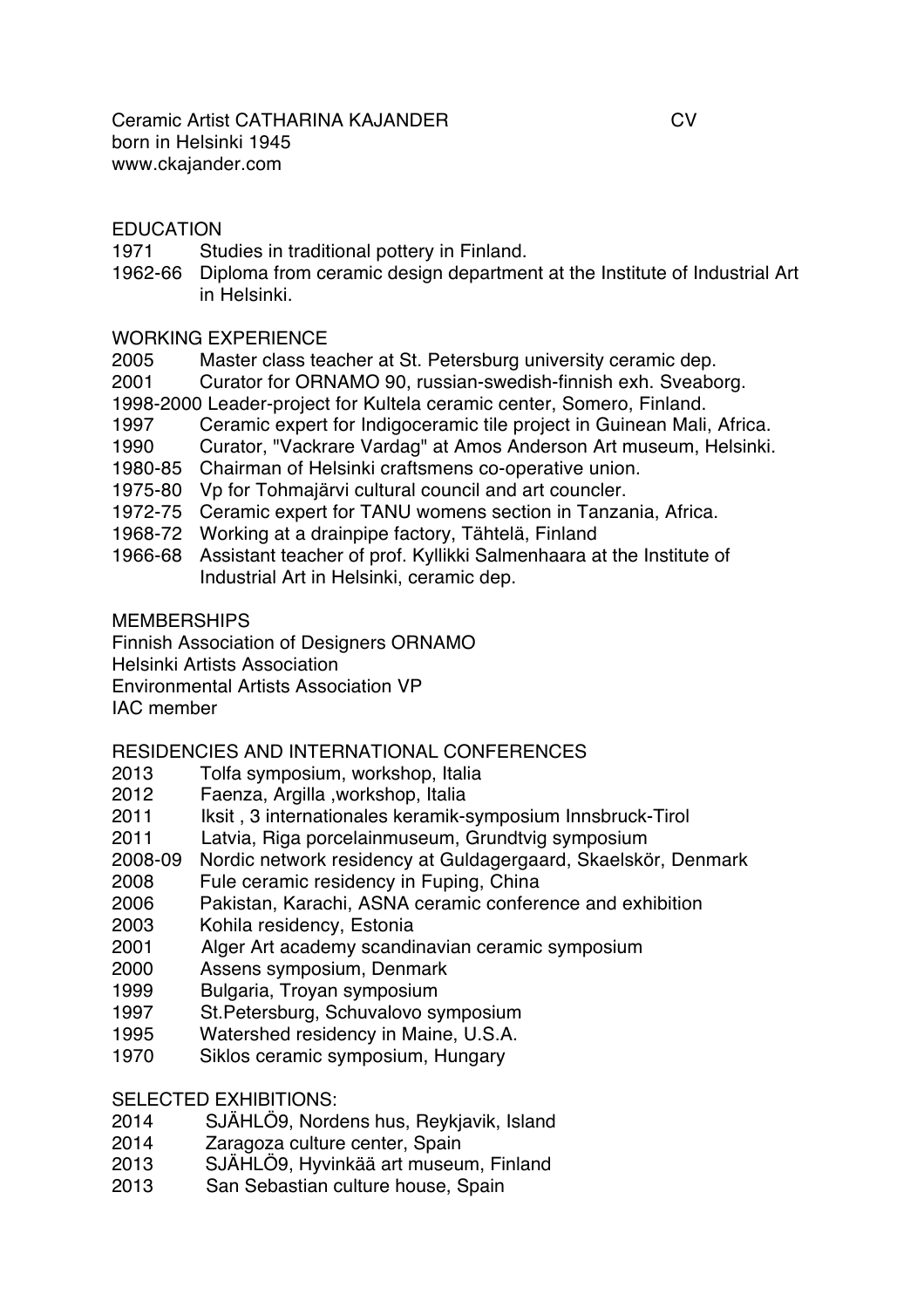- 2013 Iberoamerican institute, Madrid, solo exhibition, Spain
- 2013 Barcelona union of ceramists gallery, Spain
- 2012 Ceramega ,Sääksmäki, Voipaala culture center, Finland
- 2011 Solo exhibition at Gallery Kappalaisen tall, Porvoo, Finland
- 2011 Varkaus Art museum, Finland
- 2010 Solo exhibition at Gallery Laterna Magica, Helsinki
- 2010 "Power of Everyday Life" in Gallen-Kallela museum, Espoo, Finland
- 2009 Solo exhibition in Gallery G18, Helsinki
- 2008-09 Solo exhibition "Supporters of Culture" in Design Forum Finland,
- Helsinki
- 2007 Solo exhibition Magdeburg, Germany
- 2006 Solo exhibition at Finnish Institute in Berlin, Germany
- 2005 Retrospektive solo exhibition at Gallery Laterna Magica, Helsinki
- 2004 Solo exhibition at East Helsinki Culture Center
- 2005 Lappeenranta art Museum
- 2004 Haihara Culture center in Tampere
- 2004 Sara Hilden Academy
- 2004 Rickhardsg. Bibliotek
- 2003 Solo exhibition in Hanko Town hall
- 2002 Solo exhibition at Tikanoja art museum, Vaasa
- 2002 Solo exhibition at Gallery Kraft in Turku
- 2002 Solo exhibition at Kuopio Museum of Cultural History
- 2001 Craft Museum of Finland, Jyväskylä
- 2001 11 biennale de céramique contemporaine de Chateauroux, France
- 2000 Solo exhibition at Museum of Central Finland, Jyväskylä
- 2000 Solo exhibition at Design Museum, Helsinki
- 1999 Gallery Laterna Magica, Helsinki
- 1998 Gallery Laterna Magica, Helsinki
- 1998 Nordic ceramic biennale, Stockholm Historical museum
- 1997 Gallery Laterna Magica, Helsinki
- 1994 Baltic ceramic biennal, Åland
- 1993 Solo exhibition Design Forum Finland, Helsinki
- 1992 Iris-international ceramic biennale, Porvoo
- 1991 Solo exhibition Gallery Jangva, Helsinki
- 1996 Gallery Laterna Magica, Helsinki
- 1995 Ward Nasse Gallery, New York
- 1981 Solo exhibition, Galleri Bäcksbacka, Helsinki
- 1972 Victoria & Albert museum, London, IAC exhibition
- 1968 Solo exhibition Gallery Bäcksbacka, Helsinki

# GRANTS

- 2007 State of Finland Treasury Artist Pension
- 2007 Finnish cultural foudation
- 2001 State badge for merit, the white rose orden.
- 2001 Stina Krook Stiftelse award for artistic work
- 1996-2001 State of Finland grant for artistic work
- 1970 Finnish cultural foudation
- 1969 State of Finland Art and Design price, first time given.